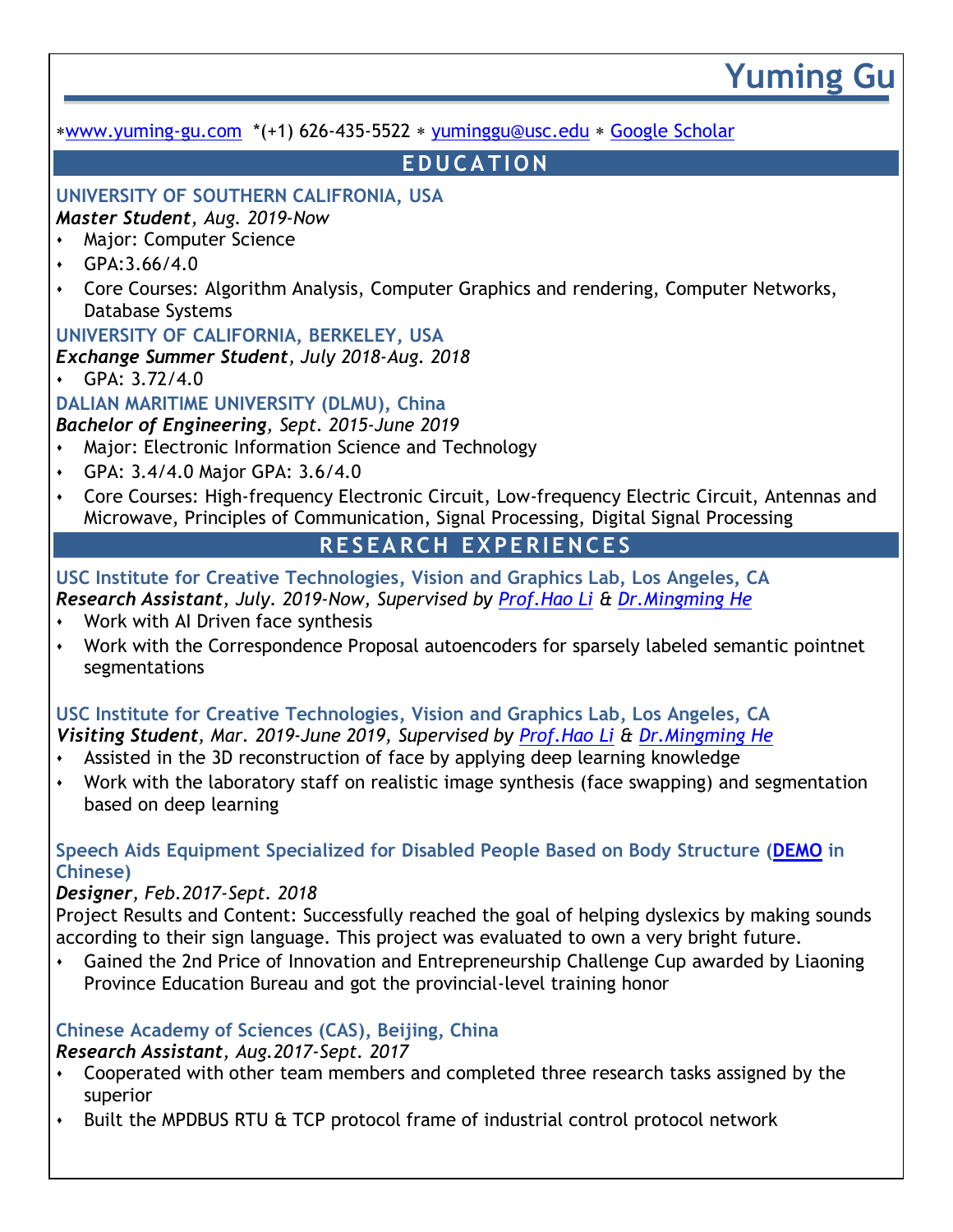| Took the initiative to complete the adaptive debug and experimental measures for an<br>$\blacklozenge$<br>intelligent home control system                                                                                                                                                                                |
|--------------------------------------------------------------------------------------------------------------------------------------------------------------------------------------------------------------------------------------------------------------------------------------------------------------------------|
| PUBLICATIONS& PROJECTS                                                                                                                                                                                                                                                                                                   |
| Distilling Unknown Factor for Disentanglement (CVPR 2021 Submission)<br>Sitao Xiang, Yuming Gu, Pengda Xiang, Yajie Zhao, Hao Li and Mingming He                                                                                                                                                                         |
| <b>Digital Hulk Face Replacement</b><br>Yuming Gu                                                                                                                                                                                                                                                                        |
| Light-Stage Head Back Reconstruction (Project Page)<br><b>Yuming Gu</b>                                                                                                                                                                                                                                                  |
| One-Shot Identity-Preserving Portrait Reenactment (Arixv) (PDF, DEMO)<br>Sitao Xiang, Yuming Gu, Pengda Xiang, Mingming He, Koki Nagano, Haiwei Chen and Hao Li                                                                                                                                                          |
| Protecting World Leaders Against Deep Fakes (CVPR 2019 Workshop) (PDF)<br>Shruti Agarwal, Hany Farid, Yuming Gu, Mingming He, Koki Nagano, and Hao Li                                                                                                                                                                    |
| Modeling and Optimization for Sky Wave Propagation Loss Model Based on Enumerative<br>Algorithm (2018 CSPS) (PDF)<br>Yuming Gu, Zhenyu Na, Xiao Liu, Huahan Zhang, Wei Wang                                                                                                                                              |
| NEWS                                                                                                                                                                                                                                                                                                                     |
| US Congress Hearing: US Congress holds hearing on "deepfakes" and artificial intelligence -<br>watch live                                                                                                                                                                                                                |
| <b>USC News: "Deep Fakes": Researchers Develop Forensic Techniques to Identify Tampered</b><br><b>Videos</b>                                                                                                                                                                                                             |
| MIT Technology Review: A new deepfake detection tool should keep world leaders safe-for<br>now                                                                                                                                                                                                                           |
| <b>CNET:</b> Deepfake debunking tool may protect presidential candidates. For now. Sometimes<br><b>CNN:</b> Why it's getting harder to spot a deepfake video                                                                                                                                                             |
| EXTRACURRICULAR ACTIVITIES                                                                                                                                                                                                                                                                                               |
| Davos World Economy Forum, Annual Meeting of New Champions (AMNC)<br>Expert of Operation Team, Dalian Organization Committee June 2019-July 2019<br>Organized the training for student volunteers and successfully lead the student operation team<br>Introduced the face swapping technology to participants and medias |
| Davos World Economy Forum, Annual Meeting of New Champions (AMNC)<br>Assistant of Operation Team, June 2017- July 2017<br>Worked hard with a strong sense of responsibility                                                                                                                                              |
| Assisted president of Corporation Communication Department Ms. Joy Tan to serve for foreign<br>٠<br>guests on Huawei thematic evening party                                                                                                                                                                              |
| ADDITIONAL INFORMATION                                                                                                                                                                                                                                                                                                   |
| Honors & Awards:<br>2nd Prize in MCM/ICM American Mathematical Modeling Competition<br>2nd Prize of University Students' Challenge Cup, awarded by Liaoning Province Education<br><b>Bureau</b>                                                                                                                          |